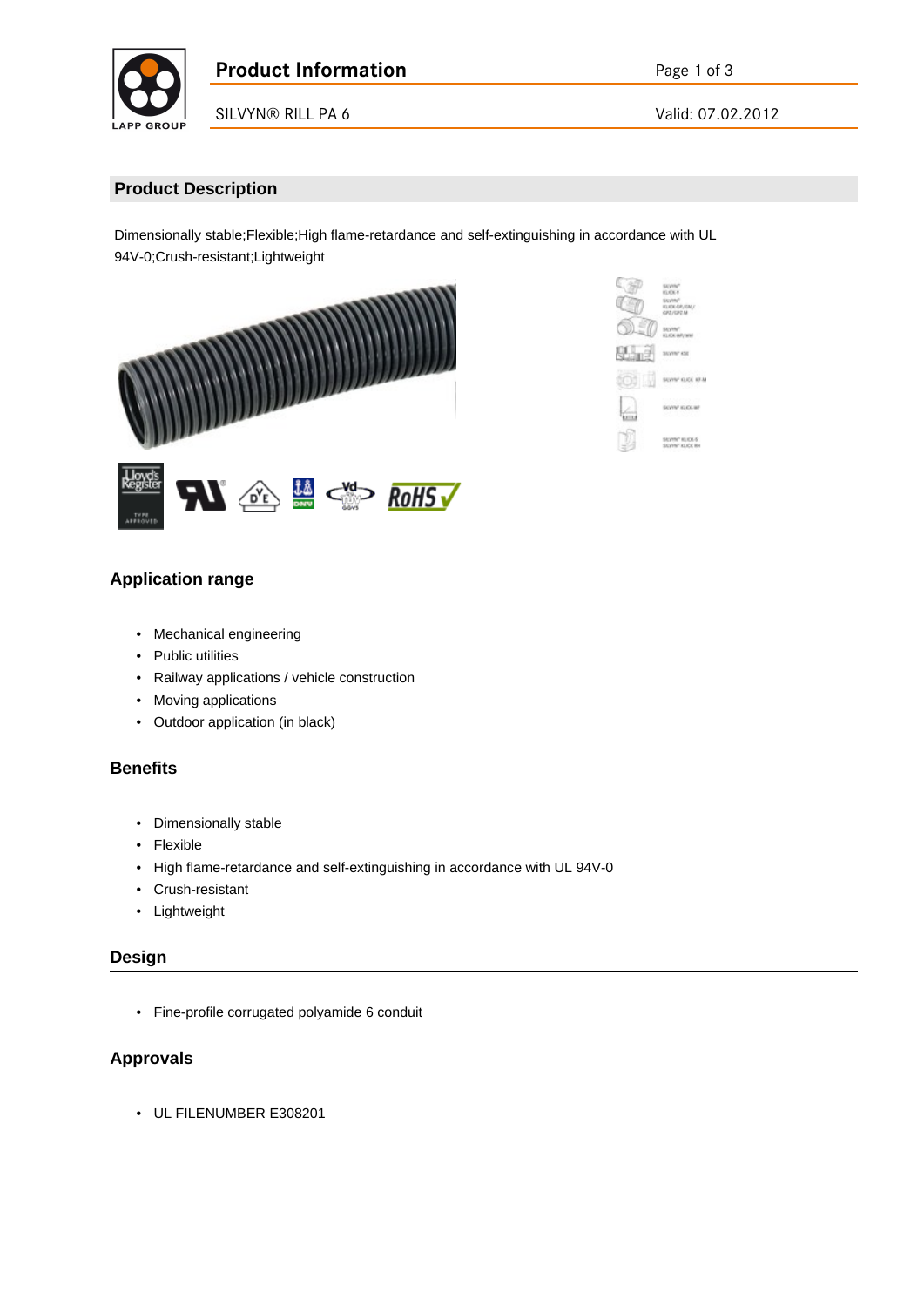

SILVYN® RILL PA 6 Valid: 07.02.2012

### **Note**

• UV and weather-resistant in black

## **Product features**

- Halogen and cadmium-free
- Abrasion-resistant
- High resistance to oil, petrol, acids and other chemicals

## **Technical Data**

#### **Approvals**

UR File No. E308201 VDE EN/IEC 618386-23 DNV, Lloyd's Register Rail: DB DIN 5510 Teil2 (S4/SR2/ST2) SNCF NFF16-101/102 (l2/f2) UNDERGROUND BS 6853

#### **Colour delivered**

Grey (RAL 7001) Black (RAL 9005), UV-resistant

#### **Material**

PA 6 Silicone-free Halogen-free UL 94V-0 **Temperature range** -40°C to +115°C short-term +150°C

## **Article List**

| Part<br>number         | Article<br>designation | Article         | Bending | Suitable                      | Suitable           | Suitable        | PU   |  |  |  |  |  |
|------------------------|------------------------|-----------------|---------|-------------------------------|--------------------|-----------------|------|--|--|--|--|--|
|                        |                        | $10 \times 00$  | radius  | for SILVYN <sup>®</sup>       | for SILVYN®        | for SILVYN®     | ring |  |  |  |  |  |
|                        |                        | (mm)            | (mm)    | KLICK-GM/WM                   | <b>KLICK-GP/WP</b> | KLICK-GPZ-M/GPZ | (m)  |  |  |  |  |  |
| SILVYN® RILL PA 6 grey |                        |                 |         |                               |                    |                 |      |  |  |  |  |  |
| 61746939               | $\overline{7}$         | $6,5 \times 10$ | 13      | $10 \times 1,0$               | $7/-$              | 12 x 1,5/7      | 50   |  |  |  |  |  |
| 61746940               | 9                      | $10 \times 13$  | 20      | 12 x 1,5/16 x 1,5             | 9/9                | 16x1.5/9        | 50   |  |  |  |  |  |
| 61746950               | 11                     | 12x             | 35      | $16 \times 1,5/20 \times 1,5$ | 11/11              | 20x1,5/11       | 50   |  |  |  |  |  |
|                        |                        | 15,8            |         |                               |                    |                 |      |  |  |  |  |  |
| 61747010               | 13,5                   | 14,3x           | 40      |                               | 13,5/13,5          | $-13.5$         | 50   |  |  |  |  |  |
|                        |                        | 18,5            |         |                               |                    |                 |      |  |  |  |  |  |
| 61746960               | 16                     | 16,5x           | 45      | $20 \times 1.5$               | 16/16              | 25x1,5/16       | 50   |  |  |  |  |  |
|                        |                        | 21,2            |         |                               |                    |                 |      |  |  |  |  |  |
| 61746970               | 21                     | 23x             | 55      | $25 \times 1,5$               | 21/21              | 32x1,5/21       | 50   |  |  |  |  |  |
|                        |                        | 28,5            |         |                               |                    |                 |      |  |  |  |  |  |